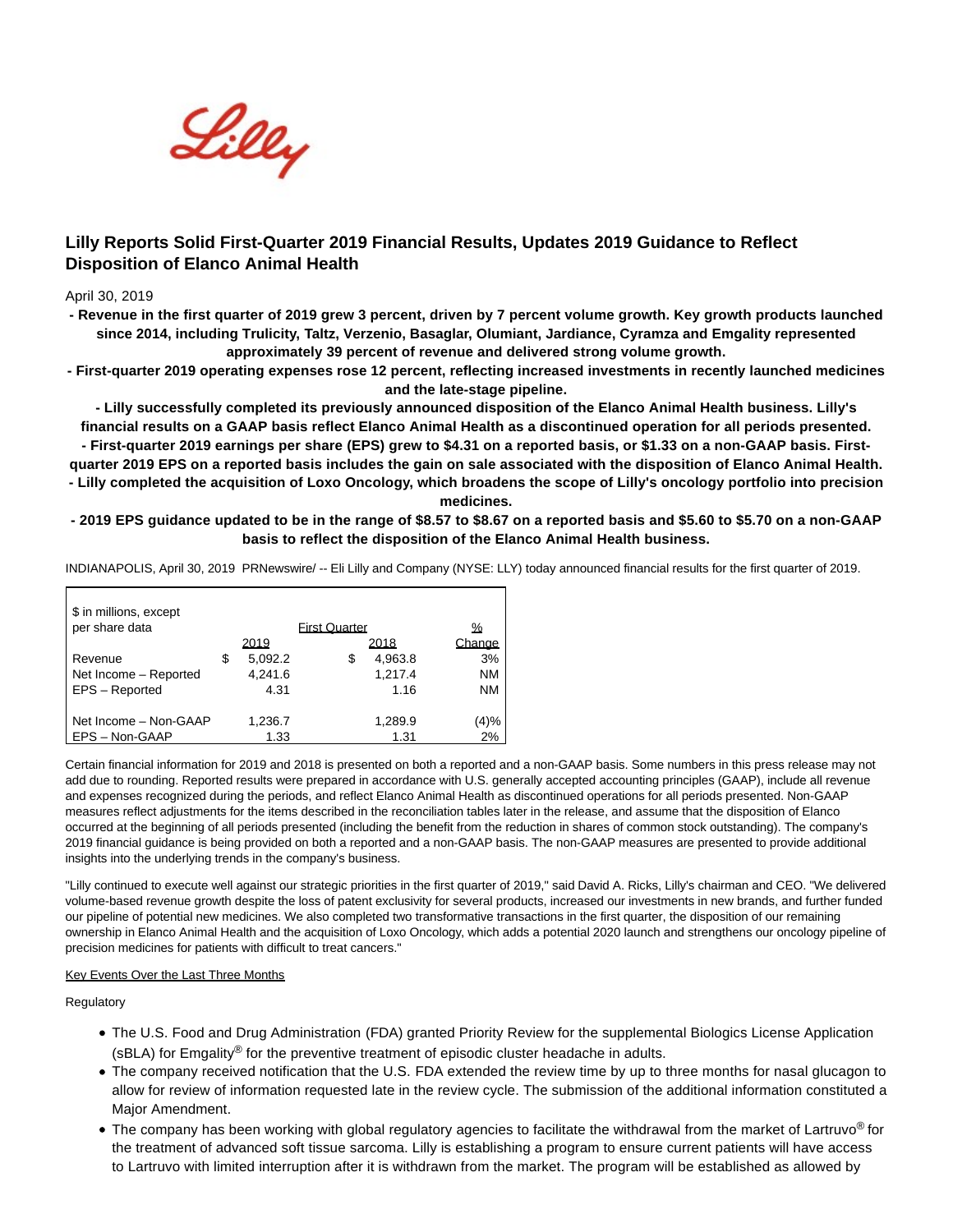local country regulations.

# Clinical

- The company and Boehringer Ingelheim announced that the cardiovascular outcome trial of Tradjenta® met its primary endpoint of non-inferiority compared with glimepiride in time to first occurrence of cardiovascular death, non-fatal myocardial infarction or non-fatal stroke.
- The company announced that a Phase 3 study of Cyramza<sup>®</sup> met its primary endpoint of progression-free survival, demonstrating a statistically significant improvement in the time patients lived without their cancer growing or spreading after starting treatment. The Phase 3 trial evaluated Cyramza in combination with erlotinib, compared to placebo in combination with erlotinib, as a first-line treatment in patients with metastatic non-small cell lung cancer whose tumors have activating EGFR mutations.
- The company and Pfizer Inc. announced top-line results from a Phase 3 study evaluating tanezumab in patients with moderate-to-severe chronic low back pain. In the study, treatment with tanezumab 10 mg met the primary endpoint, demonstrating a statistically significant improvement in pain at 16 weeks compared to placebo. The tanezumab 5 mg arm demonstrated a numerical improvement in pain, but did not reach statistical significance compared to placebo at the week 16 analysis.
- The company and Pfizer Inc. announced top-line results from a Phase 3 study comparing the long-term joint safety and 16-week efficacy of tanezumab relative to nonsteroidal anti-inflammatory drugs (NSAIDs) in patients with moderateto-severe osteoarthritis (OA) of the hip or knee. The tanezumab 5 mg treatment arm met two of the three co-primary efficacy endpoints, demonstrating a statistically significant improvement in pain and physical function compared to NSAIDs at the 16-week analysis, while patients' overall assessment of their OA was not statistically different than NSAIDs. Patients who received tanezumab 2.5 mg did not experience a statistically significant improvement in pain, physical function or patients' overall assessment of their OA at 16 weeks compared to NSAIDs. In the safety analysis, there was a statistically significant higher rate of joint safety events in the tanezumab arms compared to NSAIDs at 80 weeks. The companies are analyzing these findings in the context of recent Phase 3 results and will assess potential next steps for tanezumab.
- The company announced that Taltz® met the primary and all major secondary endpoints in a Phase 3 study evaluating its safety and efficacy for the treatment of non-radiographic axial spondyloarthritis in patients who are biologic diseasemodifying anti-rheumatic drug-naïve.

Business Development/Other Developments

- The company completed the previously announced disposition of Elanco Animal Health, and accepted shares of Lilly common stock in exchange for its remaining 80.2% interest in Elanco. As a result, Lilly recognized an approximate \$3.7 billion gain on the Elanco disposition in the first quarter of 2019.
- The company completed the acquisition of Loxo Oncology, Inc., broadening the scope of Lilly's oncology portfolio into precision medicines through the addition of a promising pipeline of investigational medicines, including LOXO-292, a firstin-class oral RET inhibitor that has been granted Breakthrough Therapy designation by the FDA for three indications, with an initial potential launch in 2020, and LOXO-305, an oral BTK inhibitor currently in Phase 1/2. Additionally, Bayer Consumer Care AG exercised its election under the Bayer/Loxo agreement to convert its co-exclusive license to an exclusive license in the U.S. and Puerto Rico regarding the development and commercialization of the TRK inhibitors Vitrakvi® and LOXO-195. As a result, Lilly is eligible to receive milestones and royalties from Bayer on future sales of Vitrakvi and LOXO-195 both in the U.S. and in international markets.
- The company announced it will introduce Insulin Lispro, a lower-priced version of Humalog®, in the United States, providing people with diabetes an insulin option that will have a list price 50 percent lower than the current Humalog list price.
- The company and ImmuNext, Inc. announced a global licensing and research collaboration focused on the study of a preclinical novel target that could lead to potential new medicines for autoimmune diseases by regulating immune cell metabolism.
- The company and Avidity Biosciences, Inc. announced a global licensing and research collaboration focused on the discovery, development and commercialization of potential new medicines in immunology and other select indications.
- The company announced an agreement to sell the rights in China for two legacy antibiotic medicines, Ceclor<sup>®</sup> and Vancocin<sup>®</sup>, as well as a manufacturing facility in Suzhou, China that produces Ceclor, to Eddingpharm, a China-based specialty pharmaceutical company.
- The company and Incyte Corporation announced that Incyte has elected to no longer co-fund the development of baricitinib. As a result, Lilly will solely fund all future development of baricitinib and pay a lower royalty rate to Incyte on future sales.
- The U.S. Court of Appeals for the Federal Circuit ruled in the company's favor regarding patentability of the vitamin regimen for Alimta®. The decision upholds an October 2017 decision by the Patent Trial and Appeal Board of the U.S. Patent and Trademark Office.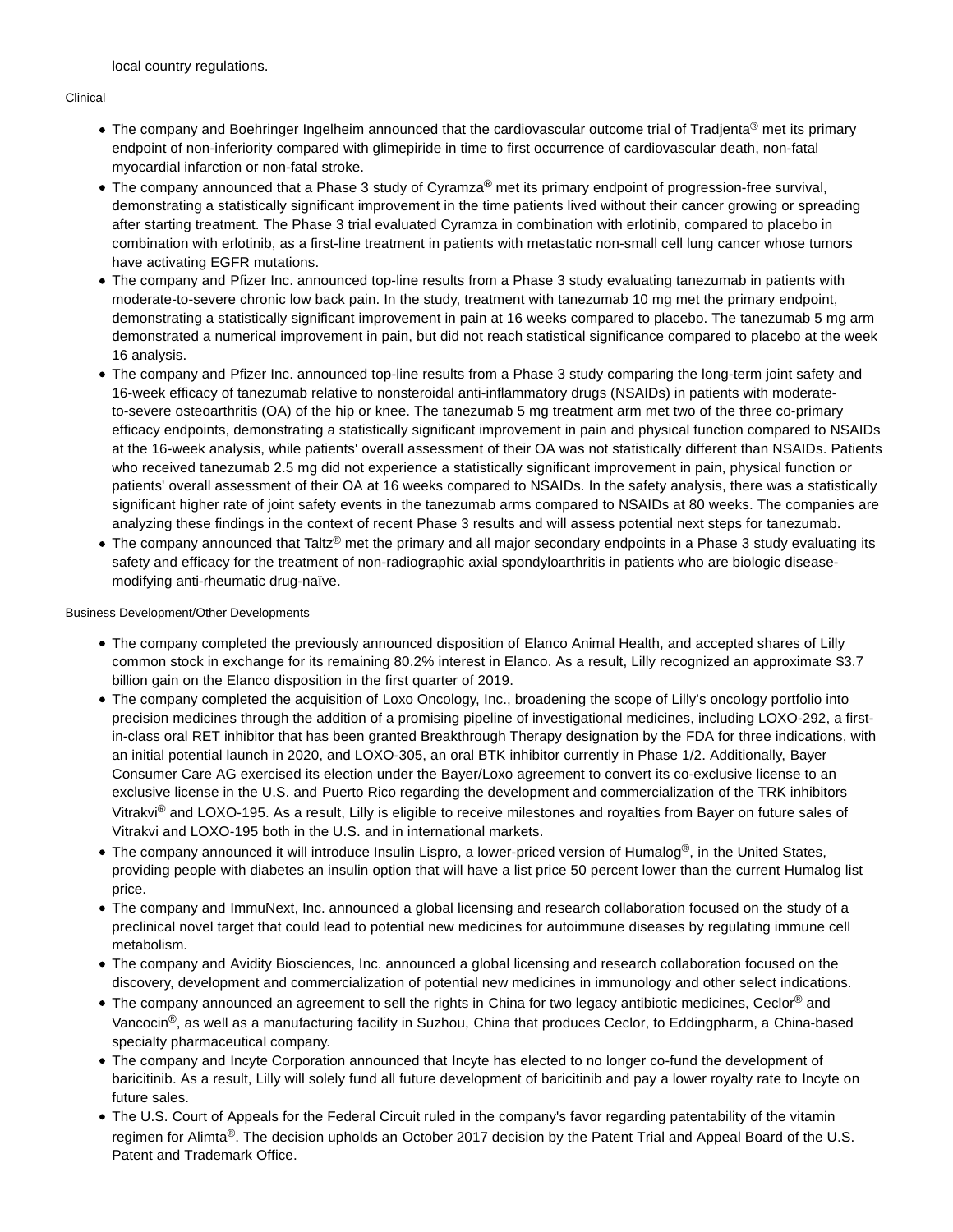# First-Quarter Reported Results

In the first quarter of 2019, worldwide revenue was \$5.092 billion, an increase of 3 percent compared with the first quarter of 2018. The increase in revenue was driven by a 7 percent increase due to volume, partially offset by a 3 percent decrease due to lower realized prices, and a 2 percent decrease due to the unfavorable impact of foreign exchange rates.

Revenue in the U.S. increased 3 percent, to \$2.891 billion, driven by increased volume of 6 percent, partially offset by lower realized prices. U.S. volume growth was driven by key growth products, primarily Trulicity®, Taltz, Verzenio®, and Basaglar®, partially offset by significant volume declines for products that have lost exclusivity, including Cialis® and Strattera®.

Revenue outside the U.S. increased 2 percent, to \$2.201 billion, driven by increased volume of 9 percent, which was primarily from key growth products, including Trulicity, Olumiant®, and Taltz. The increase in revenue was partially offset by the unfavorable impact of foreign exchange rates and, to a lesser extent, lower realized prices.

Gross margin increased 4 percent, to \$3.953 billion, in the first quarter of 2019 compared with the first quarter of 2018. Gross margin as a percent of revenue was 77.6 percent, an increase of 1.1 percentage points compared with the first quarter of 2018. The increase in gross margin percent was primarily due to the favorable effect of foreign exchange rates on international inventories sold, partially offset by the timing of planned manufacturing production schedules, decreased volume for post-patent products, unfavorable product mix, the negative impact of price on revenue, and charges resulting from the suspension of promotion of Lartruvo.

Operating expenses in the first quarter of 2019, defined as the sum of research and development and marketing, selling, and administrative expenses, increased 12 percent to \$2.748 billion compared with the first quarter of 2018. Research and development expenses increased 11 percent to \$1.231 billion, or 24.2 percent of revenue, driven by higher development expenses for late-stage assets. Marketing, selling, and administrative expenses increased 13 percent, to \$1.517 billion, primarily due to increased marketing expenses related to recent product launches.

In the first quarter of 2019, the company recognized acquired in-process research and development charges of \$136.9 million, related to the previously announced business development transactions with AC Immune SA and ImmuNext, Inc. There were no acquired in-process research and development charges in the first quarter of 2018.

In the first quarter of 2019, the company recognized asset impairment, restructuring, and other special charges of \$423.9 million. The charges were primarily associated with accelerated vesting of Loxo Oncology employee equity awards as part of the closing of the \$8.0 billion acquisition of Loxo Oncology. In the first quarter of 2018, the company recognized asset impairment, restructuring and other special charges of \$56.8 million, primarily associated with asset impairment and restructuring charges related to the decision to end Posilac® (rbST) production at the Augusta, Georgia manufacturing site.

Operating income in the first quarter of 2019 was \$645.1 million, compared to \$1.296 billion in the first quarter of 2018. The decrease in operating income was driven by higher asset impairment, restructuring, and other special charges, higher operating expense and higher acquired in-process research and development charges, partially offset by higher gross margin.

Other income (expense) was income of \$86.0 million in the first quarter of 2019, compared with income of \$69.5 million in the first quarter of 2018. The increase in other income was primarily driven by higher mark-to-market adjustments on investment securities, partially offset by higher net interest expense.

The effective tax rate was 23.3 percent in the first quarter of 2019, compared with 14.5 percent in the first quarter of 2018. The higher effective tax rate is primarily due to the non-deductibility of the accelerated vesting of Loxo Oncology employee equity awards as part of the closing of the acquisition of Loxo Oncology, as well as tax expenses associated with the suspension of promotion of Lartruvo.

Net income from discontinued operations was \$3.681 billion in the first quarter of 2019, compared with \$50.2 million in the first quarter of 2018. The increase in income from discontinued operations was driven by the gain recognized on the disposition of Elanco Animal Health.

In the first quarter of 2019, net income and earnings per share were \$4.242 billion and \$4.31, respectively, compared with net income of \$1.217 billion and earnings per share of \$1.16 in the first quarter of 2018. The increases in net income and earnings per share in the first quarter of 2019 were driven by the gain recognized on the disposition of Elanco Animal Health, partially offset by lower operating income.

### First-Quarter Non-GAAP Measures

On a non-GAAP basis, first-quarter 2019 gross margin increased 5 percent, to \$4.082 billion compared with the first quarter of 2018. Gross margin as a percent of revenue was 80.2 percent, an increase of 1.6 percentage points. The increase in gross margin percent was primarily due to the favorable effect of foreign exchange rates on international inventories sold, partially offset by the timing of planned manufacturing shutdowns, decreased volume for post-patent products, unfavorable product mix and the negative impact of price on revenue.

Operating income decreased \$122.1 million, or 8 percent, to \$1.334 billion in the first quarter of 2019 compared with the first quarter of 2018, due to higher operating expenses, partially offset by higher gross margin.

The effective tax rate was 12.9 percent in the first quarter of 2019, compared with 15.5 percent in the first quarter of 2018. The lower effective tax rate for the first quarter of 2019 was primarily driven by timing associated with the impact of U.S. tax reform.

In the first quarter of 2019, net income decreased 4 percent, to \$1.237 billion, while earnings per share increased 2 percent, to \$1.33, compared with \$1.290 billion and \$1.31, respectively, in the first quarter of 2018. The decrease in net income was primarily driven by lower operating income. Earnings per share increased due to a reduction in weighted average shares outstanding resulting from the company's regular, ongoing share repurchase program. Non-GAAP weighted average shares outstanding for both periods have been reduced by the approximately 65 million shares retired in the Elanco exchange offer.

For further detail of non-GAAP measures, see the reconciliation below as well as the Reconciliation of GAAP Reported to Selected Non-GAAP Adjusted Information table later in this press release.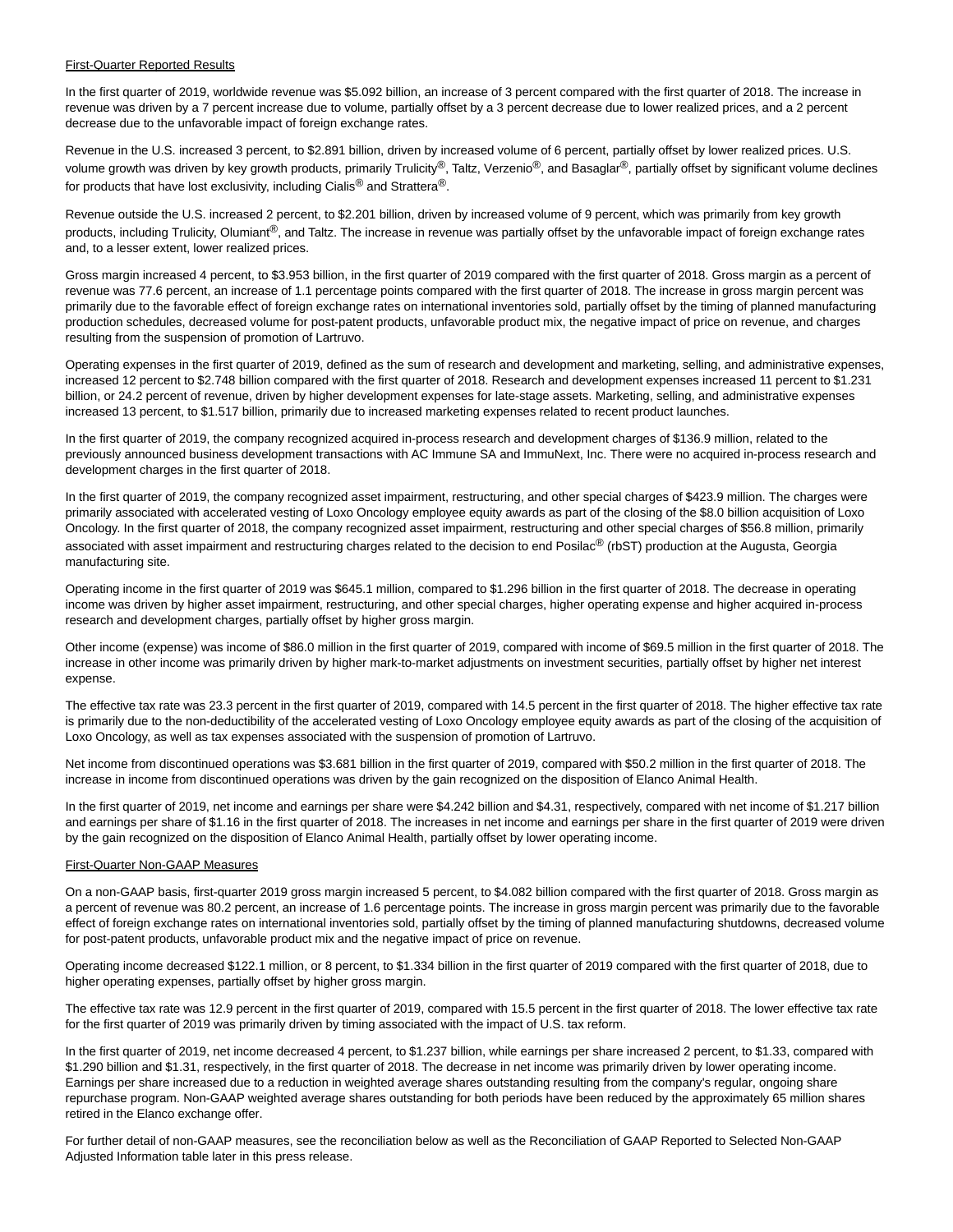|                                                                                                 |        | <b>First Quarter</b> |        |           |
|-------------------------------------------------------------------------------------------------|--------|----------------------|--------|-----------|
|                                                                                                 | 2019   |                      | 2018   | % Change  |
| Earnings per share (reported)                                                                   | 4.31   |                      | 1.16   | <b>NM</b> |
| Discontinued operations                                                                         | (3.74) |                      | (0.05) |           |
| Earnings per share from continuing operations                                                   |        |                      |        |           |
| (reported)                                                                                      | .57    |                      | 1.11   | (42)%     |
| Asset impairment, restructuring and other special charges                                       | .44    |                      | .04    |           |
| Lartruvo charges                                                                                | .13    |                      |        |           |
| Acquired in-process research and development                                                    | .12    |                      |        |           |
| Amortization of intangible assets                                                               | .04    |                      | .08    |           |
| Impact of reduced shares outstanding for non-GAAP                                               |        |                      |        |           |
| reporting <sup>(a)</sup>                                                                        | .03    |                      | .08    |           |
| Earnings per share (non-GAAP)                                                                   | 1.33   |                      | 1.31   | 2%        |
| Numbers may not add due to rounding.                                                            |        |                      |        |           |
| (a) Non-GAAP earnings per share assume that the disposition of Elanco occurred at the beginning |        |                      |        |           |
| of all periods presented and, therefore, exclude the approximately 65.0 million shares of Lilly |        |                      |        |           |
| common stock retired in the Elanco exchange offer.                                              |        |                      |        |           |

# Selected Revenue Highlights

| (Dollars in millions)                                                  |             | <b>First Quarter</b> |           |  |  |  |  |
|------------------------------------------------------------------------|-------------|----------------------|-----------|--|--|--|--|
|                                                                        |             |                      | %         |  |  |  |  |
| <b>Selected Products</b>                                               | 2019        | 2018                 | Change    |  |  |  |  |
| Trulicity                                                              | \$<br>879.7 | \$<br>678.3          | 30%       |  |  |  |  |
| Humalog                                                                | 730.8       | 791.7                | (8)%      |  |  |  |  |
| Alimta                                                                 | 499.2       | 499.6                | $(0)\%$   |  |  |  |  |
| Forteo <sup>®</sup>                                                    | 312.9       | 313.2                | $(0)\%$   |  |  |  |  |
| Cialis                                                                 | 308.2       | 495.4                | (38)%     |  |  |  |  |
| Humulin <sup>®</sup>                                                   | 297.7       | 325.9                | (9)%      |  |  |  |  |
| Taltz                                                                  | 252.5       | 146.5                | 72%       |  |  |  |  |
| Basaglar                                                               | 251.4       | 166.0                | 51%       |  |  |  |  |
| Jardiance <sup>®(a)</sup>                                              | 203.6       | 151.0                | 35%       |  |  |  |  |
| Cyramza                                                                | 198.3       | 183.6                | 8%        |  |  |  |  |
| Verzenio                                                               | 109.4       | 29.7                 | ΝM        |  |  |  |  |
| Olumiant                                                               | 82.1        | 32.2                 | <b>NM</b> |  |  |  |  |
| Emgality                                                               | 14.2        |                      | ΝM        |  |  |  |  |
| <b>Total Revenue</b>                                                   | 5,092.2     | 4,963.8              | 3%        |  |  |  |  |
| (a) Jardiance includes Glyxambi <sup>®</sup> and Synjardy <sup>®</sup> |             |                      |           |  |  |  |  |
| NM - not meaningful                                                    |             |                      |           |  |  |  |  |
| Numbers may not add due to rounding                                    |             |                      |           |  |  |  |  |

#### **Selected Products**

# **Trulicity**

First-quarter 2019 worldwide Trulicity revenue was \$879.7 million, an increase of 30 percent compared with the first quarter of 2018. U.S. revenue increased 26 percent, to \$665.6 million, driven by increased demand, partially offset by lower realized prices and changes in estimates to rebates and discounts. Revenue outside the U.S. was \$214.1 million, an increase of 43 percent, driven by increased volume, partially offset by the unfavorable impact of foreign exchange rates and, to a lesser extent, lower realized prices.

# **Humalog**

For the first quarter of 2019, worldwide Humalog revenue decreased 8 percent compared with the first quarter of 2018, to \$730.8 million. Revenue in the U.S. decreased 11 percent, to \$448.6 million, driven by decreased demand and, to a lesser extent, lower realized prices primarily due to the impact of patient affordability programs. Revenue outside the U.S. decreased 2 percent, to \$282.2 million, driven primarily by the unfavorable impact of foreign exchange rates, largely offset by increased volume.

# **Alimta**

For the first quarter of 2019, Alimta generated worldwide revenue of \$499.2 million, which was unchanged compared with the first quarter of 2018. U.S. revenue increased 15 percent, to \$281.8 million, primarily driven by increased demand. Revenue outside the U.S. decreased 15 percent to \$217.4 million, driven by decreased volume resulting from the entry of generic pemetrexed in Germany and, to a lesser extent, the unfavorable impact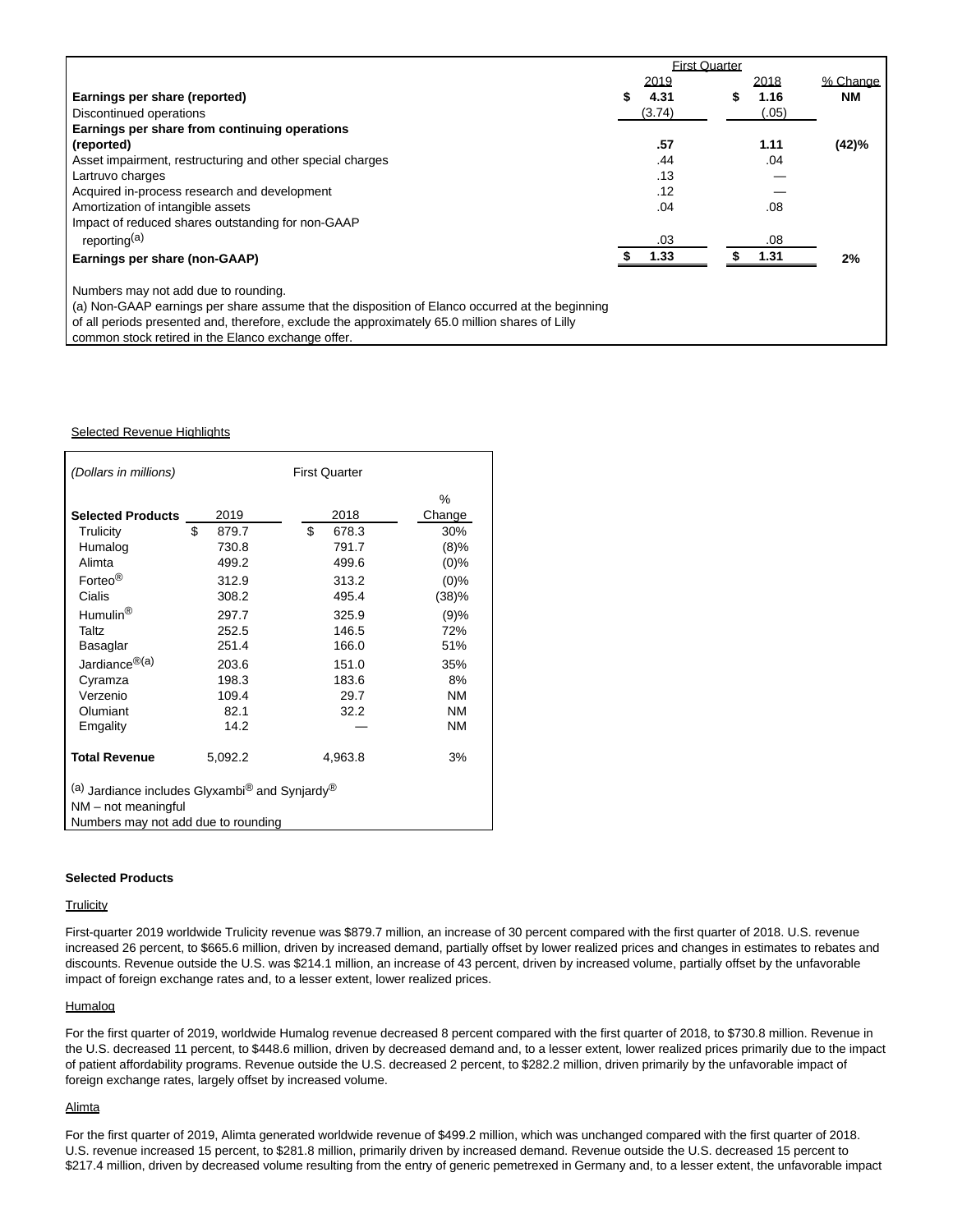### of foreign exchange rates and lower realized prices.

### Forteo

For the first quarter of 2019, worldwide revenue for Forteo was \$312.9 million, which was unchanged compared with the first quarter of 2018. U.S. revenue increased 3 percent, to \$125.9 million, primarily due to higher realized prices, partially offset by decreased demand. Revenue outside the U.S. decreased 2 percent to \$187.0 million, primarily driven by the unfavorable impact of foreign exchange rates, partially offset by increased volume.

# Cialis

For the first quarter of 2019, worldwide Cialis revenue decreased 38 percent compared with the first quarter of 2018, to \$308.2 million. U.S. revenue was \$143.2 million in the first quarter, a 54 percent decrease compared with the first quarter of 2018, driven by decreased demand due to generic competition, partially offset by higher realized prices. Revenue outside the U.S. decreased 9 percent to \$164.9 million, primarily driven by the unfavorable impact of foreign exchange rates.

# Humulin

For the first quarter of 2019, worldwide Humulin revenue decreased 9 percent compared with the first quarter of 2018, to \$297.7 million. U.S. revenue decreased 9 percent, to \$201.3 million, driven by lower realized prices due to changes in estimates to rebates and discounts and, to a lesser extent, decreased volume. Revenue outside the U.S. decreased 8 percent, to \$96.4 million, primarily due to the unfavorable impact of foreign exchange rates.

#### **Taltz**

For the first quarter of 2019, worldwide Taltz revenue was \$252.5 million, an increase of 72 percent compared with the first quarter of 2018. U.S. revenue was \$180.8 million, an increase of 63 percent, driven by increased demand, partially offset by lower realized prices. Revenue outside the U.S. was \$71.7 million, an increase of \$36.4 million, driven by increased volume from recent launches, partially offset by the unfavorable impact of foreign exchange rates.

### **Basaglar**

For the first quarter of 2019, Basaglar generated worldwide revenue of \$251.4 million, an increase of 51 percent compared with the first quarter of 2018. U.S. revenue was \$198.2 million, an increase of 56 percent, driven primarily by increased demand and, to a lesser extent, higher realized prices and changes in estimates to rebates and discounts. Revenue outside the U.S. was \$53.2 million, an increase of 35 percent, primarily driven by increased volume, partially offset by lower realized prices and the unfavorable impact of foreign exchange rates. Basaglar is part of the company's alliance with Boehringer Ingelheim, and Lilly reports total sales of Basaglar as revenue, with payments made to Boehringer Ingelheim for its portion of the gross margin reported as cost of sales.

### Jardiance

The company's worldwide Jardiance revenue during the first quarter of 2019 was \$203.6 million, an increase of 35 percent compared with the first quarter of 2018. U.S. revenue increased 32 percent, to \$125.2 million, driven by increased demand. Revenue outside the U.S. was \$78.4 million, an increase of 40 percent, primarily driven by increased volume, partially offset by the unfavorable impact of foreign exchange rates. Jardiance is part of the company's alliance with Boehringer Ingelheim, and Lilly reports as revenue a portion of Jardiance's gross margin.

### **Cyramza**

For the first quarter of 2019, worldwide Cyramza revenue was \$198.3 million, an increase of 8 percent compared with the first quarter of 2018. U.S. revenue was \$75.1 million, an increase of 10 percent, driven primarily by increased demand. Revenue outside the U.S. was \$123.2 million, an increase of 7 percent, driven by increased volume, partially offset by the unfavorable impact of foreign exchange rates and lower realized prices.

### Verzenio

For the first quarter of 2019, Verzenio generated worldwide revenue of \$109.4 million, an increase of \$26.4 million compared with the fourth quarter of 2018. U.S. revenue was \$93.5 million, an increase of \$17.0 million compared with the fourth quarter of 2018, driven by increased demand and, to a lesser extent, higher realized prices. Revenue outside the U.S. was \$15.9 million, an increase of \$9.4 million compared with the fourth quarter of 2018.

### **Olumiant**

For the first quarter of 2019, Olumiant generated worldwide revenue of \$82.1 million. U.S. revenue was \$6.4 million. Revenue outside the U.S. was \$75.7 million, an increase of \$43.5 million compared with the first quarter of 2018, reflecting uptake of new launches in Europe.

### **Emgality**

For the first quarter of 2019, Emgality generated worldwide revenue of \$14.2 million, an increase of \$9.3 million compared with the fourth quarter of 2018. U.S. revenue was \$12.2 million, an increase of \$7.2 million compared with the fourth quarter of 2018. Emgality was launched in certain international markets in the first quarter of 2019 and generated revenue outside of the U.S. of \$2.1 million.

# 2019 Financial Guidance

Following the disposition of the company's remaining ownership in Elanco Animal Health, Elanco's financial results were no longer included in Lilly's financial results beginning March 12, 2019. On a reported basis, the 2019 financial guidance outlined below includes the financial results of the Elanco business from January 1, 2019 to March 11, 2019 as discontinued operations, including the gain on the disposition of Elanco. The company's 2019 non-GAAP financial guidance excludes the discontinued operations results for Elanco.

The company has updated certain elements of its 2019 financial guidance on a reported basis and on a non-GAAP basis to reflect the disposition of Elanco and provide current expectations for the company's human pharmaceutical business. On a reported basis, earnings per share for 2019 are now expected to be in the range of \$8.57 to \$8.67. On a non-GAAP basis, earnings per share are now expected to be in the range of \$5.60 to \$5.70.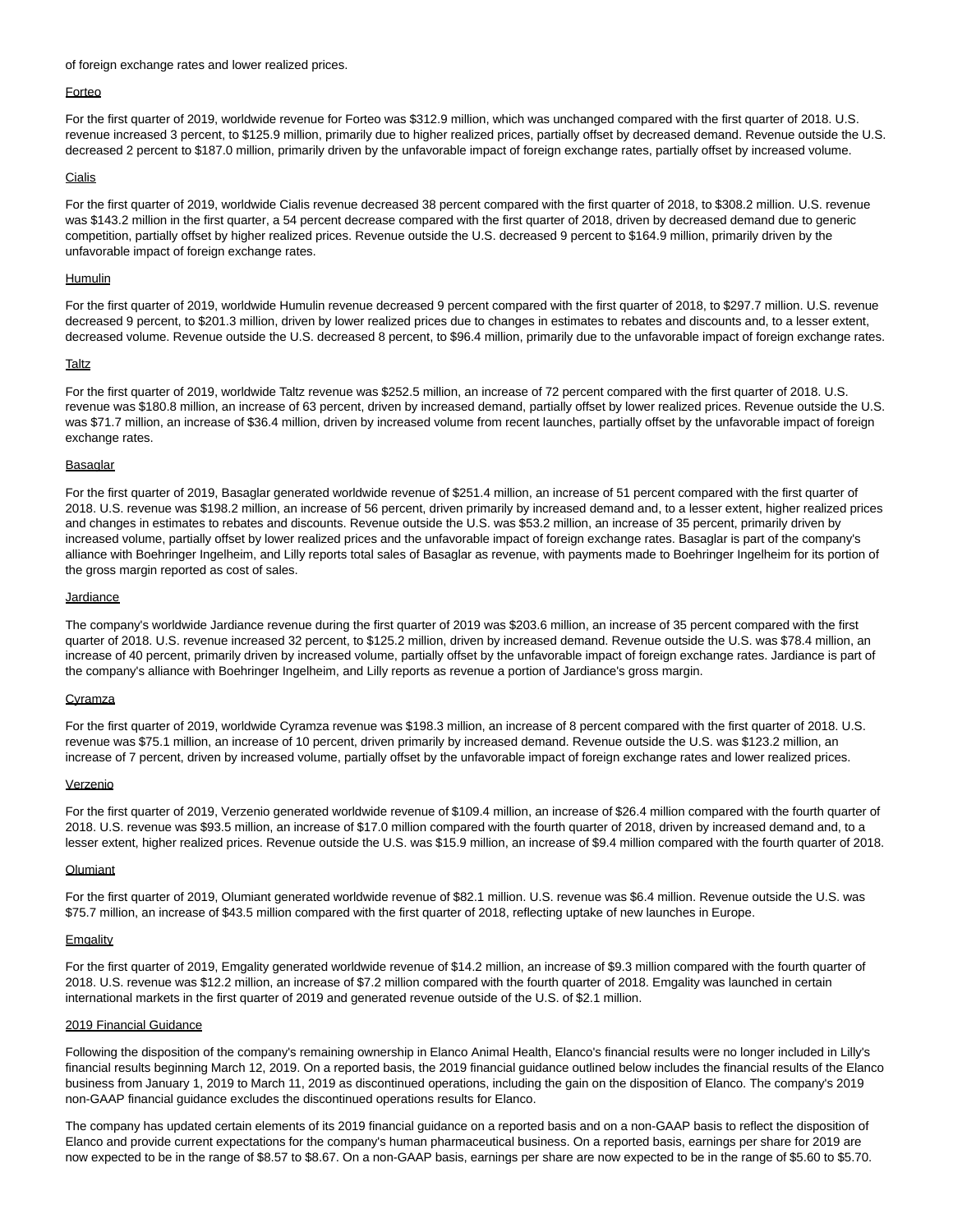|                                                             | 2019<br><b>Expectations</b> | % Change<br>from 2018 |
|-------------------------------------------------------------|-----------------------------|-----------------------|
| Earnings per share (reported)                               | \$8.57 to \$8.67            | NΜ                    |
| Discontinued operations                                     | (3.93)                      |                       |
| Earnings per share from continuing operations (reported)    | \$4.64 to \$4.74 52% to 55% |                       |
| Asset impairment, restructuring and other special charges   | .44                         |                       |
| Amortization of intangible assets                           | .17                         |                       |
| Lartruvo charges                                            | .14                         |                       |
| Acquired in-process research and development                | .14                         |                       |
| Impact of reduced shares outstanding for non-GAAP reporting | .07                         |                       |
| Earnings per share (non-GAAP)                               | \$5.60 to \$5.70            | $3%$ to $5%$          |
| Numbers may not add due to rounding                         |                             |                       |

The company anticipates 2019 revenue between \$22.0 billion and \$22.5 billion. Revenue growth is expected to be driven by volume from key growth products including Trulicity, Taltz, Basaglar, Jardiance, Verzenio, Cyramza and Olumiant. Revenue growth is also expected to benefit from the recent launch of Emgality and could benefit from the potential approval and launch of other medicines in 2019. Revenue growth is expected to be partially offset by lower revenue for Cialis and other products that have lost patent exclusivity. Revenue growth is also expected to be partially offset by the negative impact of foreign exchange rates, continued low- to mid-single digit price declines in the U.S. driven primarily by patient affordability programs, rebates and legislated increases to Medicare Part D cost sharing, price declines in some international markets and the impact of the planned Lartruvo withdrawal.

Gross margin as a percent of revenue rate is expected to be approximately 79.0 percent on a reported basis and approximately 80.0 percent on a non-GAAP basis.

Marketing, selling and administrative expenses are expected to be in the range of \$5.7 billion to \$6.0 billion. Research and development expenses are expected to be in the range of \$5.5 billion to \$5.7 billion.

Other income (expense) is expected to be expense between \$100 million and \$250 million.

The 2019 effective tax rate is expected to be in the range of 15 percent to 16 percent on a reported basis and 14 percent to 15 percent on a non-GAAP basis.

The following table summarizes the company's 2019 financial guidance:

|                                                                              | 2019 Guidance                |                            |  |  |  |  |  |  |
|------------------------------------------------------------------------------|------------------------------|----------------------------|--|--|--|--|--|--|
|                                                                              |                              | Updated to Reflect         |  |  |  |  |  |  |
|                                                                              | Prior                        | Disposition of Elanco      |  |  |  |  |  |  |
| Revenue                                                                      | \$25.1 to \$25.6 billion     | \$22.0 to \$22.5 billion   |  |  |  |  |  |  |
| Gross Margin % of Revenue (reported)                                         | Approx. 75.0%                | Approx. 79.0%              |  |  |  |  |  |  |
| Gross Margin % of Revenue (non-GAAP)                                         | Approx. 76.5%                | Approx. 80.0%              |  |  |  |  |  |  |
| Marketing, Selling & Administrative                                          | \$6.4 to \$6.7 billion       | \$5.7 to \$6.0 billion     |  |  |  |  |  |  |
| Research & Development                                                       | \$5.8 to \$6.0 billion       | \$5.5 to \$5.7 billion     |  |  |  |  |  |  |
| Other Income/(Expense)                                                       | $$(325)$ to $$(175)$ million | \$(250) to \$(100) million |  |  |  |  |  |  |
| Tax Rate (reported)                                                          | Approx. 16.5%                | 15.0% to 16.0%             |  |  |  |  |  |  |
| Tax Rate (non-GAAP)                                                          | Approx. 15.0%                | 14.0% to 15.0%             |  |  |  |  |  |  |
| Earnings per share (reported)                                                | \$4.57 to \$4.67             | \$8.57 to \$8.67           |  |  |  |  |  |  |
| Earnings per share (non-GAAP)                                                | \$5.55 to \$5.65             | \$5.60 to \$5.70           |  |  |  |  |  |  |
| Non-GAAP adjustments are consistent with the earnings per share table above. |                              |                            |  |  |  |  |  |  |

### **Webcast of Conference Call**

As previously announced, investors and the general public can access a live webcast of the first-quarter 2019 financial results conference call through a link on Lilly's website a[t www.lilly.com.](https://c212.net/c/link/?t=0&l=en&o=2450138-1&h=3236858223&u=http%3A%2F%2Fwww.lilly.com%2F&a=www.lilly.com) The conference call will begin at 9:00 a.m. Eastern time (ET) today and will be available for replay via the website.

Lilly is a global healthcare leader that unites caring with discovery to create medicines that make life better for people around the world. We were founded more than a century ago by a man committed to creating high-quality medicines that meet real needs, and today we remain true to that mission in all our work. Across the globe, Lilly employees work to discover and bring life-changing medicines to those who need them, improve the understanding and management of disease, and give back to communities through philanthropy and volunteerism. F-LLY

This press release contains management's current intentions and expectations for the future, all of which are forward- looking statements within the meaning of Section 27A of the Securities Act of 1933 and Section 21E of the Securities Exchange Act of 1934. The words "estimate", "project", "intend", "expect", "believe", "target", "anticipate" and similar expressions are intended to identify forward-looking statements. Actual results may differ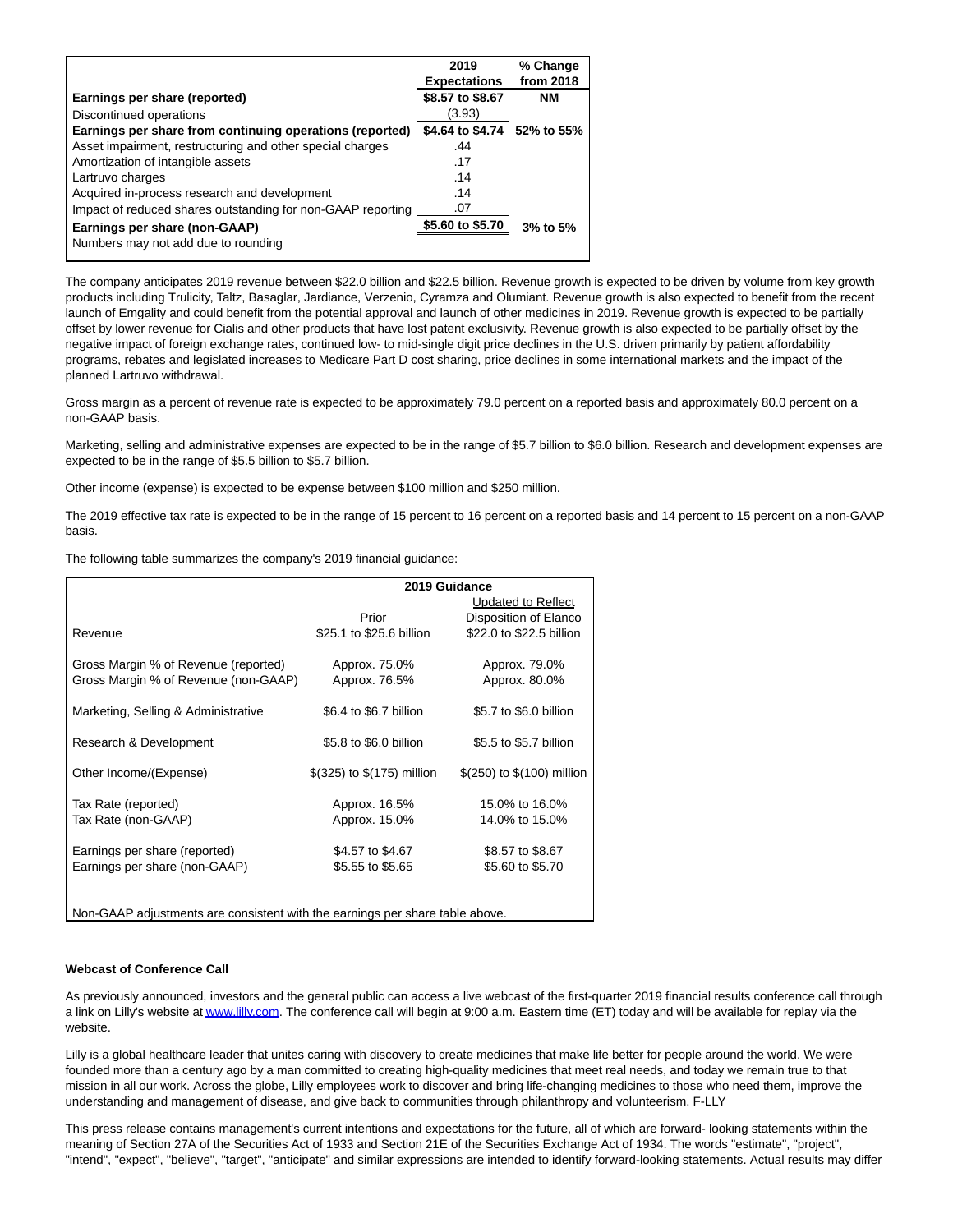materially due to various factors. There are significant risks and uncertainties in pharmaceutical research and development. There can be no guarantees that pipeline products will receive the necessary clinical and manufacturing regulatory approvals or that they will prove to be commercially successful. The company's results may also be affected by such factors as the timing of anticipated regulatory approvals and launches of new products; market uptake of recently launched products; competitive developments affecting current products; the expiration of intellectual property protection for certain of the company's products; the company's ability to protect and enforce patents and other intellectual property; the impact of governmental actions regarding pricing, importation, and reimbursement for pharmaceuticals, including U.S. health care reform; regulatory compliance problems or government investigations; regulatory actions regarding currently marketed products; unexpected safety or efficacy concerns associated with the company's products; issues with product supply stemming from manufacturing difficulties or disruptions; regulatory changes or other developments; changes in patent law or regulations related to data-package exclusivity; litigation involving current or future products; the extent to which third-party indemnification obligations relating to product liability litigation and similar matters will be performed; unauthorized disclosure of trade secrets or other confidential data stored in the company's information systems and networks; changes in tax law and regulations, including the impact of U.S. tax reform legislation enacted in December 2017 and related guidance; changes in inflation, interest rates, and foreign currency exchange rates; asset impairments and restructuring charges; changes in accounting standards promulgated by the Financial Accounting Standards Board and the Securities and Exchange Commission (SEC); acquisitions and business development transactions and related integration costs; and the impact of exchange rates and global macroeconomic conditions. For additional information about the factors that could cause actual results to differ materially from forward-looking statements, please see the company's latest Form 10-K filed with the SEC. You should not place undue reliance on forwardlooking statements, which speak only as of the date of this release. Except as is required by law, the company expressly disclaims any obligation to publicly release any revisions to forward-looking statements to reflect events after the date of this release.

Alimta® (pemetrexed disodium, Lilly) Basaglar® (insulin glargine injection, Lilly) Ceclor® (cefaclor, Lilly) Cialis® (tadalafil, Lilly) Cyramza® (ramucirumab, Lilly) Emgality® (galcanezumab-gnlm, Lilly) Forteo® (teriparatide of recombinant DNA origin injection, Lilly) Glyxambi® (empagliflozin/linagliptin, Boehringer Ingelheim) Humalog<sup>®</sup> (insulin lispro injection of recombinant DNA origin, Lilly) Humulin® (human insulin of recombinant DNA origin, Lilly) Jardiance® (empagliflozin, Boehringer Ingelheim) Lartruvo® (olaratumab, Lilly) Olumiant® (baricitinib, Lilly) Posilac<sup>®</sup> (recombinant bovine somatotropin, Lilly) Strattera<sup>®</sup> (atomoxetine hydrochloride, Lilly) Synjardy® (empagliflozin/metformin, Boehringer Ingelheim) Taltz® (ixekizumab, Lilly) Trajenta® (linagliptin, Boehringer Ingelheim) Trulicity® (dulaglutide, Lilly) Vancocin® (vancomycin, Lilly) Verzenio® Verzenios™ (abemaciclib, Lilly) Vitrakvi® (larotrectinib, Bayer)

Eli Lilly and Company Employment Information

Worldwide Employees 33,610\* 33,610\* 38,680

March 31, 2019 December 31, 2018

\*Employment information as of March 31, 2019 excludes employees of Elanco Animal Health

Eli Lilly and Company Operating Results (Unaudited) – REPORTED (Dollars in millions, except per share data)

|                                           | Three Months Ended<br>March 31, |        |                    |             |  |  |  |  |
|-------------------------------------------|---------------------------------|--------|--------------------|-------------|--|--|--|--|
|                                           | 2019                            | % Chq. |                    |             |  |  |  |  |
| Revenue                                   | \$<br>5.092.2                   | S      | 4.963.8            | 3%          |  |  |  |  |
| Cost of sales<br>Research and development | 1,138.7<br>1,230.5              |        | 1,164.6<br>1,107.5 | (2)%<br>11% |  |  |  |  |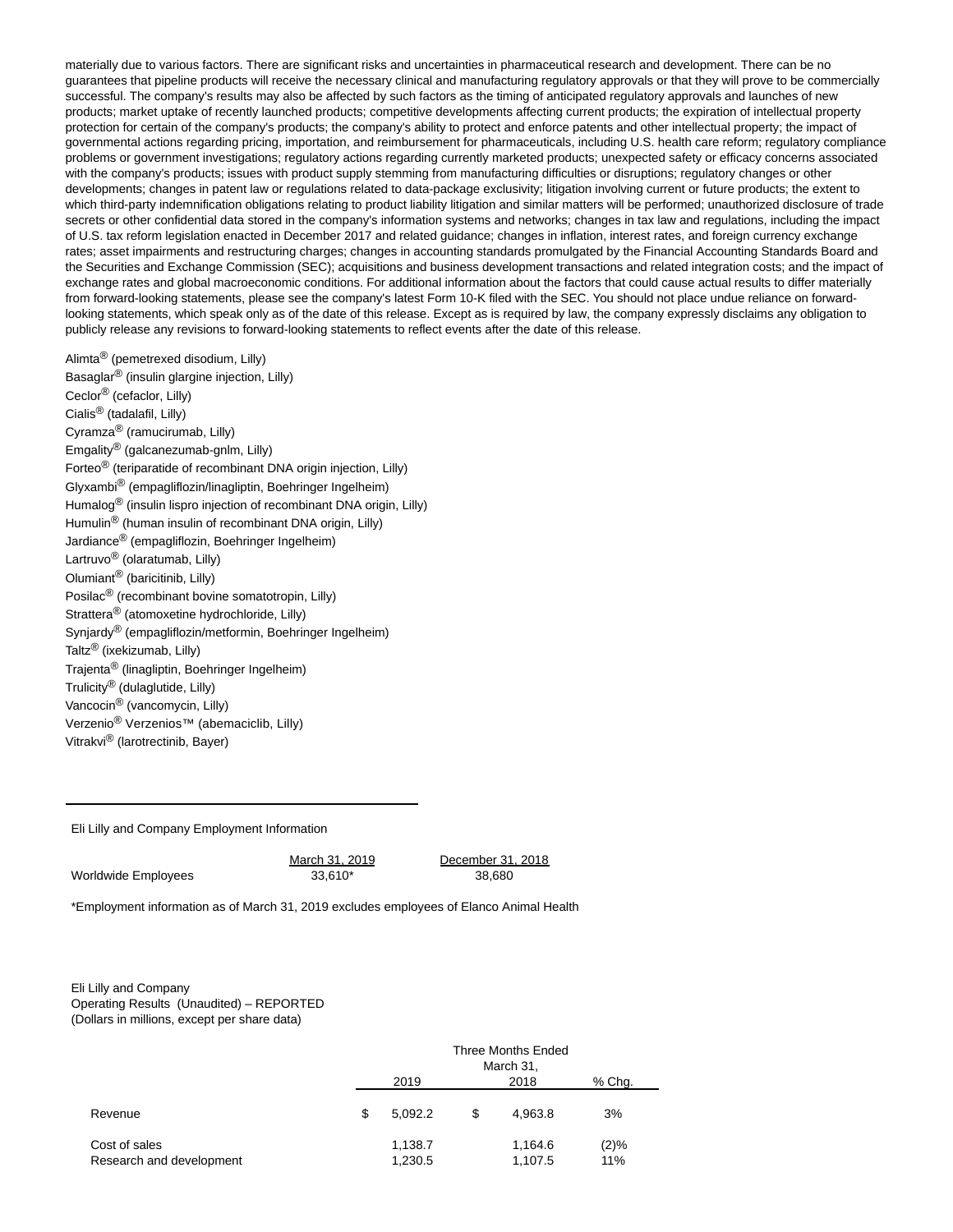| Marketing, selling and administrative<br>Acquired in-process research and development<br>Asset impairment, restructuring and other | 1,517.1<br>136.9           | 1,338.7                    | 13%<br><b>NM</b>   |
|------------------------------------------------------------------------------------------------------------------------------------|----------------------------|----------------------------|--------------------|
| special charges                                                                                                                    | 423.9                      | 56.8                       | <b>NM</b>          |
| Operating income                                                                                                                   | 645.1                      | 1,296.2                    | (50)%              |
| Net interest income (expense)<br>Net other income (expense)<br>Other income (expense)                                              | (55.9)<br>141.9<br>86.0    | (15.7)<br>85.2<br>69.5     | 24%                |
| Income before income taxes<br>Income tax expense                                                                                   | 731.1<br>170.0             | 1,365.7<br>198.5           | (46)%<br>(14)%     |
| Net income from continuing operations<br>Net income from discontinued operations                                                   | 561.1<br>3,680.5           | 1,167.2<br>50.2            | (51)%<br><b>NM</b> |
| Net income                                                                                                                         | \$<br>4,241.6              | \$<br>1,217.4              | <b>NM</b>          |
| Earnings from continuing operations - basic<br>Earnings from discontinued operations - basic<br>Earnings per share - basic         | \$<br>0.57<br>3.76<br>4.33 | \$<br>1.11<br>0.05<br>1.16 | (42)%<br><b>NM</b> |
| Earnings from continuing operations - diluted<br>Earnings from discontinued operations - diluted                                   | 0.57<br>3.74               | 1.11<br>0.05               | (42)%              |
| Earnings per share - diluted                                                                                                       | \$<br>4.31                 | \$<br>1.16                 | <b>NM</b>          |
| Dividends paid per share                                                                                                           | \$<br>0.645                | \$<br>0.5625               | 15%                |
| Weighted-average shares outstanding<br>(thousands) - diluted                                                                       | 984,001                    | 1,049,839                  |                    |

NM – not meaningful

### Eli Lilly and Company

Reconciliation of GAAP Reported to Selected Non-GAAP Adjusted Information (Unaudited) (Dollars in millions, except per share data)

|                                                                 | <b>Three Months Ended</b><br>March 31, 2019 |                            |           |                                     |         |    | <b>Three Months Ended</b><br>March 31, 2018 |                            |         |    |                                     |  |
|-----------------------------------------------------------------|---------------------------------------------|----------------------------|-----------|-------------------------------------|---------|----|---------------------------------------------|----------------------------|---------|----|-------------------------------------|--|
|                                                                 | GAAP<br>Reported                            | Adjustments <sup>(b)</sup> |           | Non-GAAP<br>Adjusted <sup>(a)</sup> |         |    | <b>GAAP</b><br>Reported                     | Adjustments <sup>(c)</sup> |         |    | Non-GAAP<br>Adjusted <sup>(a)</sup> |  |
| Cost of sales                                                   | \$<br>1,138.7                               | \$                         | (128.2)   | \$                                  | 1,010.5 | \$ | 1,164.6                                     | \$                         | (103.2) | \$ | 1,061.4                             |  |
| Acquired in-process<br>research and<br>development              | 136.9                                       |                            | (136.9)   |                                     |         |    |                                             |                            |         |    |                                     |  |
| Asset impairment,<br>restructuring and other<br>special charges | 423.9                                       |                            | (423.9)   |                                     |         |    | 56.8                                        |                            | (56.8)  |    |                                     |  |
| Income tax expense                                              | 170.0                                       |                            | 13.4      |                                     | 183.4   |    | 198.5                                       |                            | 37.3    |    | 235.8                               |  |
| Net income from<br>continuing operations                        | 561.1                                       |                            | 675.6     |                                     | 1,236.7 |    | 1,167.2                                     |                            | 122.7   |    | 1,289.9                             |  |
| Net income from<br>discontinued operations                      | 3,680.5                                     |                            | (3,680.5) |                                     |         |    | 50.2                                        |                            | (50.2)  |    |                                     |  |
| Net Income                                                      | 4,241.6                                     |                            | (3,004.9) |                                     | 1,236.7 |    | 1,217.4                                     |                            | 72.5    |    | 1,289.9                             |  |
| Earnings per share                                              | 4.31                                        |                            | (2.98)    |                                     | 1.33    |    | 1.16                                        |                            | 0.15    |    | 1.31                                |  |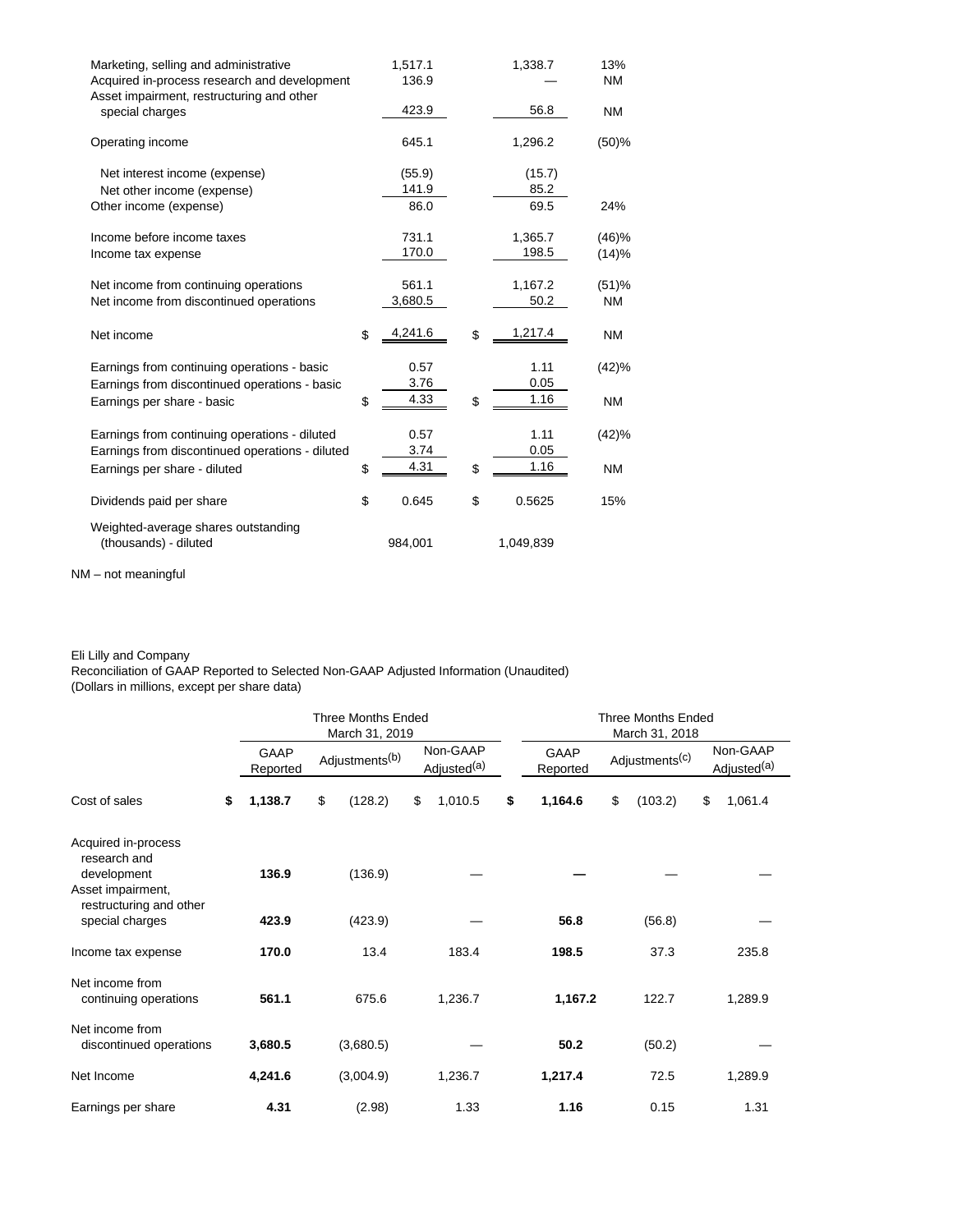| Weighted-average shares |         |        |         |           |        |         |
|-------------------------|---------|--------|---------|-----------|--------|---------|
| outstanding (thousands) |         |        |         |           |        |         |
| - diluted               | 984.001 | 54.167 | 929.834 | 1.049.839 | 65.001 | 984.838 |

Numbers may not add due to rounding.

The table above reflects only line items with non-GAAP adjustments.

- (a) The company uses non-GAAP financial measures that differ from financial statements reported in conformity with U.S. generally accepted accounting principles (GAAP). The company's non-GAAP measures adjust reported results to exclude amortization of intangibles and items that are typically highly variable, difficult to predict, and/or of a size that could have a substantial impact on the company's reported operations for a period. The company believes that these non-GAAP measures provide useful information to investors. Among other things, they may help investors evaluate the company's ongoing operations. They can assist in making meaningful period-over-period comparisons and in identifying operating trends that would otherwise be masked or distorted by the items subject to the adjustments. Management uses these non-GAAP measures internally to evaluate the performance of the business, including to allocate resources and to evaluate results relative to incentive compensation targets. Investors should consider these non-GAAP measures in addition to, not as a substitute for or superior to, measures of financial performance prepared in accordance with GAAP.
- (b) Adjustments to certain GAAP reported measures for the three months ended March 31, 2019, include the following:

| (Dollars in millions,<br>except per share<br>data)                     | Amortization (i)<br>IPR&D <sup>(ii)</sup> |    |         | Other<br>specified<br>items <sup>(iii)</sup> |         | Reduced<br>shares<br>outstanding (iv) |      |    | Lartruvo<br>charges $(v)$ | Discontinued<br>operations (vi) |           |    | Total<br>adjustments |  |  |
|------------------------------------------------------------------------|-------------------------------------------|----|---------|----------------------------------------------|---------|---------------------------------------|------|----|---------------------------|---------------------------------|-----------|----|----------------------|--|--|
| Cost of sales<br>Acquired in-process<br>research and                   | \$<br>(43.6)                              | \$ |         | \$                                           |         | \$                                    |      | \$ | (84.6)                    | \$                              |           | \$ | (128.2)              |  |  |
| development<br>Asset impairment,<br>restructuring and<br>other special |                                           |    | (136.9) |                                              |         |                                       |      |    |                           |                                 |           |    | (136.9)              |  |  |
| charges                                                                |                                           |    |         |                                              | (411.8) |                                       |      |    | (12.1)                    |                                 |           |    | (423.9)              |  |  |
| Income taxes                                                           | 8.9                                       |    | 28.7    |                                              | 4.2     |                                       |      |    | (28.5)                    |                                 |           |    | 13.4                 |  |  |
| Net income                                                             | 34.7                                      |    | 108.1   |                                              | 407.6   |                                       |      |    | 125.2                     |                                 | (3,680.5) |    | (3,004.9)            |  |  |
| Earnings per share -<br>diluted                                        | 0.04                                      |    | 0.12    |                                              | 0.44    |                                       | 0.03 |    | 0.13                      |                                 | (3.74)    |    | (2.98)               |  |  |

Numbers may not add due to rounding.

The table above reflects only line items with non-GAAP adjustments.

- i. Exclude amortization of intangibles primarily associated with costs of marketed products acquired or licensed from third parties.
- ii. Exclude costs associated with upfront payments for acquired in-process research and development projects acquired in a transaction other than a business combination. These costs were related to business development activity with AC Immune SA and ImmuNext, Inc.
- iii. Exclude charges primarily associated with the accelerated vesting of Loxo Oncology employee equity awards as part of the closing of the acquisition of Loxo Oncology.
- iv. Non-GAAP earnings per share assume that the disposition of Elanco occurred at the beginning of all periods presented and therefore include the benefit from the reduction in shares of common stock outstanding.
- v. Exclude charges related to the suspension of promotion of Lartruvo.
- vi. Exclude discontinued operations of the Elanco Animal Health business.

(c) Adjustments to certain GAAP reported measures for the three months ended March 31, 2018, include the following:

| (Dollars in millions, except per share<br>data)              | Amortization <sup>(i)</sup> |         | Other<br>specified<br>items <sup>(ii)</sup> |        | Reduced<br>shares<br>outstanding <sup>(iii)</sup> | Discontinued<br>operations (iv) |        | Total<br>adjustments |         |  |
|--------------------------------------------------------------|-----------------------------|---------|---------------------------------------------|--------|---------------------------------------------------|---------------------------------|--------|----------------------|---------|--|
| Cost of sales                                                | \$                          | (103.2) | \$                                          |        | \$                                                |                                 |        | \$                   | (103.2) |  |
| Asset impairment, restructuring and<br>other special charges |                             |         |                                             | (56.8) |                                                   |                                 |        |                      | (56.8)  |  |
| Income taxes                                                 |                             | 21.3    |                                             | 16.0   |                                                   |                                 |        |                      | 37.3    |  |
| Net income                                                   |                             | 81.9    |                                             | 40.8   |                                                   |                                 | (50.2) |                      | 72.5    |  |
| Earnings per share                                           |                             | 0.08    |                                             | 0.04   | 0.08                                              |                                 | (0.05) |                      | 0.15    |  |

Numbers may not add due to rounding.